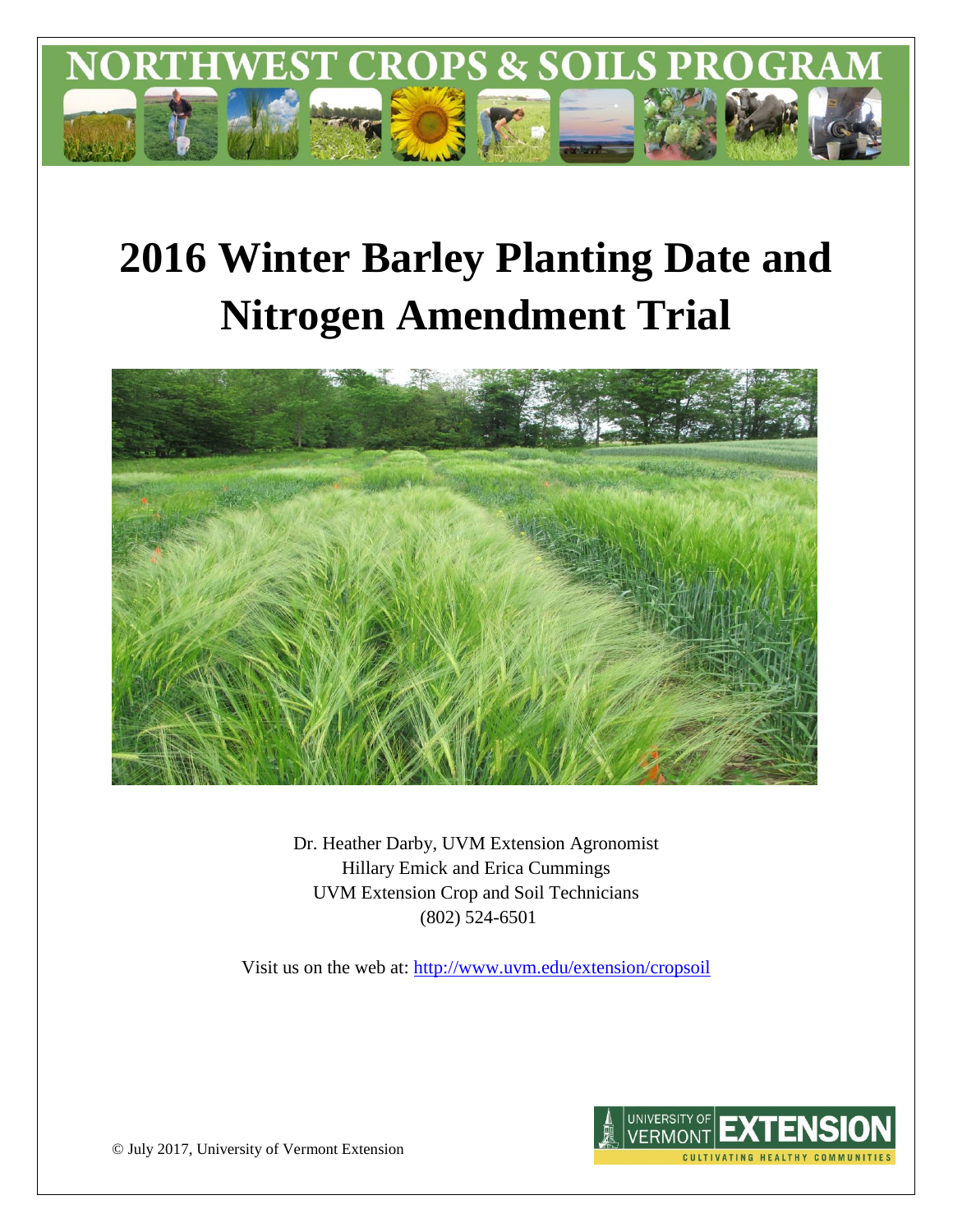### **2016 WINTER BARLEY PLANTING DATE AND NITROGEN AMENDMENT TRIAL Dr. Heather Darby, University of Vermont Extension heather.darby[at]uvm.edu**

With the revival of the small grains industry in the Northeast and the strength of the locavore movement, craft breweries and distilleries have expressed an interest in sourcing local barley for malting. Malting barley must meet specific quality characteristics such as low protein content and high germination. Many farmers are also interested in barley as a concentrated, high-energy feed source for livestock. Depending on the variety, barley can be planted in either the spring or fall, and both two- and six-row barley can be used for malting and livestock feed. Winter barley has not been traditionally grown in the Northeast due to severe winterkill. However, newly developed varieties and a changing climate have encouraged our team to investigate this crop for the area. In 2015, we undertook this project in coordination with the University of Massachusetts to evaluate the effects of winter barley planting date and quantity of fall and spring nitrogen amendments on barley yields and quality.

# **MATERIALS AND METHODS**

The winter barley trial was carried out at Borderview Research Farm in Alburgh, VT. The experimental design was a randomized complete block with split plots and four replicates. The main plots were planting date. Wintmalt winter barley was planted at a seeding rate of 400 seeds  $m<sup>2-1</sup>$  on 5-Sep, 15-Sep, and 25-Sep 2015. The split plot was nitrogen amendments. Plots received differing amounts of nitrogen in both fall 2015 and spring 2016. Plots were fertilized on 7-Oct 2015 with either no nitrogen or 25 lbs ac<sup>-1</sup>. Plots received either 0, 25, 50, 75 lbs ac<sup>-1</sup> on 10-May 2016. Nitrogen was applied as calcium ammonium nitrate (27-0-0). The seedbed was prepared by conventional tillage methods. Plots were 5' x 20' and were seeded into a Benson rocky silt loam at 125 lbs ac<sup>-1</sup> with a Great Plains cone seeder. Rows were spaced at 6". All plots were managed with practices similar to those used by producers in the surrounding areas (Table 1).

Fall barley populations were taken on 14-Oct 2015 by counting the number of plants in two twelve inch sections. Winter survival was assessed by a visual estimate on 25-Apr 2016.

| <b>Trial information</b>         | <b>Borderview Research Farm</b><br>Alburgh, VT |
|----------------------------------|------------------------------------------------|
| Soil type                        | Benson rocky silt loam                         |
| <b>Previous crop</b>             | corn                                           |
| Seeding rate (plants $m^{2-1}$ ) | 400                                            |
| Row spacing (in)                 | 6                                              |
| <b>Replicates</b>                | 4                                              |
| <b>Planting date</b>             | 5, 15, and 25-Sep 2015                         |
| <b>Harvest date</b>              | 8 and 21-Jul 2016                              |
| Harvest area (ft)                | $5 \times 20$                                  |
| <b>Tillage operations</b>        | Fall plow, spring disk & spike tooth<br>harrow |

**Table 1. Winter barley agronomic characteristics and trial information.**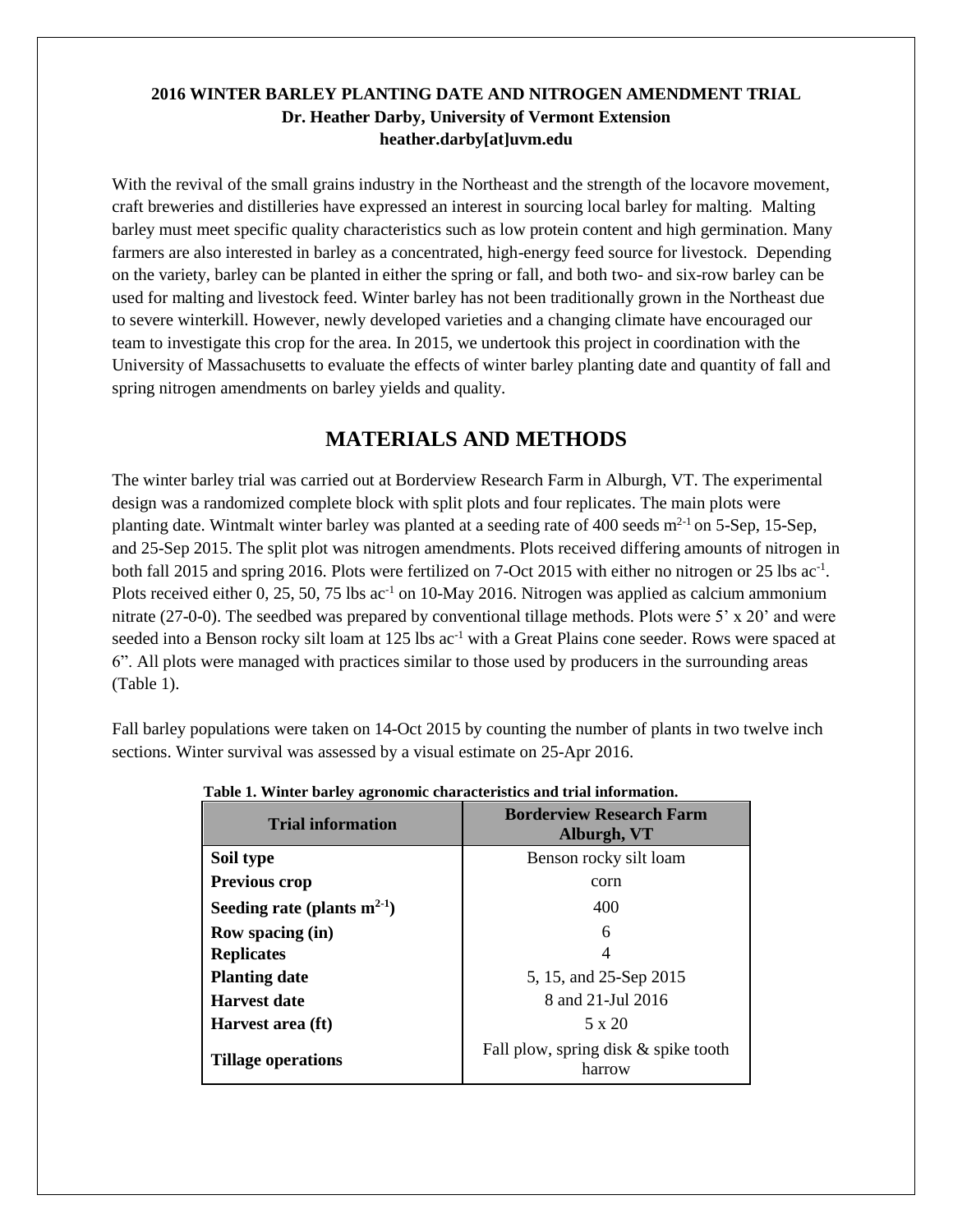The first planting date was harvested with an Almaco SPC50 small plot combine on 8-Jul 2016. Planting dates two and three were harvested on 21-Jul 2016. Following the harvest of winter barley, seed was cleaned with a small Clipper cleaner. A one-pound subsample was collected to determine quality. Quality measurements included standard testing parameters used by commercial malt houses. Harvest moisture was determined for each plot using a DICKEY-john M20P moisture meter. Test weight was measured using a Berckes Test Weight Scale, which weighs a known volume of grain. Subsamples were ground into flour using the Perten LM3100 Laboratory Mill, and were evaluated for crude protein content using the Perten Inframatic 8600 Flour Analyzer. In addition, falling number for all barley varieties was determined using the AACC Method 56-81B, AACC Intl., 2000 on a Perten FN 1500 Falling Number Machine. Samples were also analyzed for Deoxynivalenol (DON) using the Veratox DON 2/3 Quantitative test from the NEOGEN Corp. This test has a detection range of 0.5 to 5 ppm. Each variety was evaluated for seed germination by incubating 100 seeds in 4.0 mL of water for 72 hours and counting the number of seeds that did not germinate.

Data was analyzed using mixed model analysis procedure of SAS (SAS Institute, 1999). Replications were treated as random effects, and treatments were treated as fixed. Variations in yield and quality can occur because of variations in genetics, soil, weather and other growing conditions. Statistical analysis makes it possible to determine whether a difference among varieties is due to experimental treatments, or whether it might have occurred due to other variations in the field. At the bottom of each table, a p value is presented for each variable (i.e. yield). A small p value (close to zero) indicates strong statistical differences between varieties. A large p value (close to one) indicates weak statistical differences between varieties. A p value of 0.10 indicates that the differences between varieties are significant at 10% level of probability. Where the p value is 0.10, you can be sure in 9 out of 10 chances that there is a real difference between the varieties. Treatments that were not significantly lower in performance than the highest value in a particular column are indicated with an asterisk.

# **RESULTS AND DISCUSSION**

Seasonal precipitation and temperature recorded at a weather station in Alburgh, VT are shown in Table 2. Historical averages are for 30 years of data (1981-2010). Fall conditions were above average for temperature and below average for precipitation. While April was colder than normal, the rest of the spring and summer growing season was also both warmer and drier than average. There were 5323 Growing Degree Days (GDDs) in the eight month winter barley growing season, 278 more growingdegree-days than the 30-year average.

|                                   | THEIR SETTLEMENT WHEN THE BELLEVIT BELLEVIT CHAIR IN THE WEIGHT THE |               |          |          |         |          |          |          |
|-----------------------------------|---------------------------------------------------------------------|---------------|----------|----------|---------|----------|----------|----------|
| Alburgh, VT                       | $Sep-15$                                                            | <b>Oct-15</b> | $Nov-15$ | $Mar-16$ | Apr-16  | $May-16$ | $Jun-16$ | $Jul-16$ |
| Average temperature $(^{\circ}F)$ | 65.2                                                                | 46.5          | 42.2     | 33.9     | 39.8    | 58.1     | 65.8     | 70.7     |
| Departure from normal             | 4.70                                                                | $-1.60$       | 4.00     | 2.90     | $-4.90$ | 1.80     | 0.00     | 0.10     |
|                                   |                                                                     |               |          |          |         |          |          |          |
| Precipitation (inches)            | 0.3                                                                 | 2.5           | 1.8      | 2.51     | 2.56    | 1.53     | 2.81     | 1.79     |
| Departure from normal             | $-3.30$                                                             | $-1.09$       | $-1.30$  | 0.29     | $-0.26$ | $-1.92$  | $-0.88$  | $-2.37$  |
|                                   |                                                                     |               |          |          |         |          |          |          |
| Growing Degree Days (base 32°F)   | 1010                                                                | 464           | 329      | 209      | 291     | 803      | 1017     | 1201     |
| Departure from normal             | 158                                                                 | $-37$         | 117      | 85       | -98     | 50       |          | 4        |

**Table 2. Weather data for winter barley variety trial in Alburgh, VT.**

\*Based on weather data from a Davis Instruments Vantage Pro2 with WeatherLink data logger. Historical averages are for 30 years of NOAA data (1981-2010) from Burlington, VT.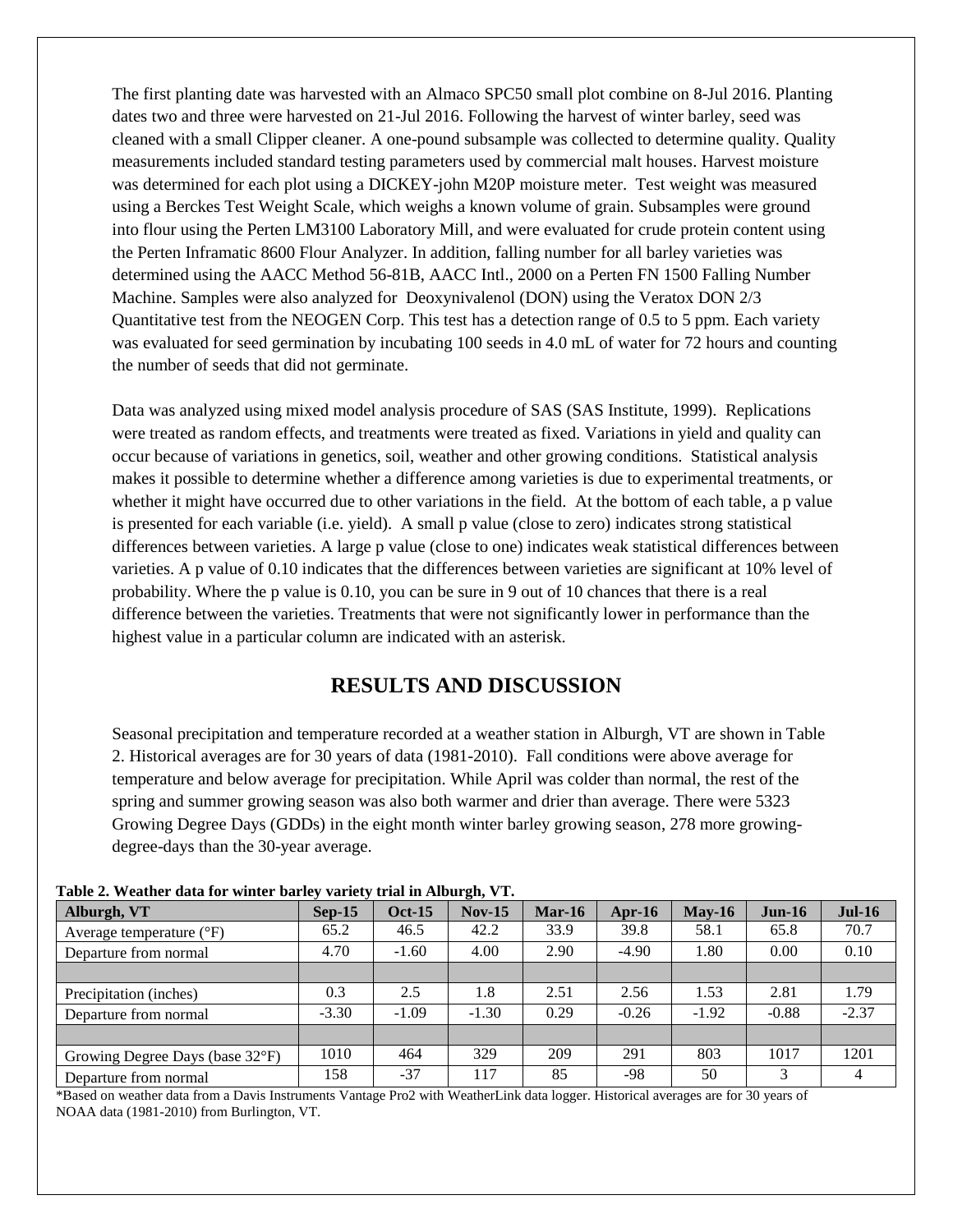There were significant differences in winter survival between planting dates (Table 3). There were no significant differences in populations, test weight, DON levels, germination rate, crude protein, falling number, yield, or harvest moisture by planting date or nitrogen amendment. Across trial, there were low DON levels, slightly low test weight, and low harvest moisture. There was high falling number across the trial, with all treatments well above the 250 second industry minimum standard. Crude protein across the trial was within the industry standard of 9-12% for malting barley.

#### *Impact of Planting Date:*

There were significant differences between planting dates in winter survival. The earliest planting dates had the highest winter survival. Winter survival did not have a significant effect on harvest yield, however. The two later planting dates had higher yields that the earliest date, although this was not significantly different.

| Planting<br>date | Populations      | Winter<br>Survival | <b>Harvest</b><br>moisture | <b>Test</b><br>weight  | Harvest<br>yield       |
|------------------|------------------|--------------------|----------------------------|------------------------|------------------------|
|                  | plants $m^{2-1}$ | $\frac{0}{0}$      | $\%$                       | $lbs$ bu <sup>-1</sup> | $lbs$ ac <sup>-1</sup> |
| 5-Sep            | 434              | 66*                | 13.7                       | 39.5                   | 1956                   |
| $15-Sep$         | 439              | 66*                | 14.0                       | 39.7                   | 2170                   |
| $25-Sep$         | 435              | 47                 | 14.9                       | 42.1                   | 2093                   |
| p value          | 0.93             | 0.03               | 0.20                       | 0.21                   | 0.26                   |
| Trial mean       | 436              | 59                 | 14.2                       | 40.3                   | 2072                   |

|  |  | Table 3. Impact of planting date on barley harvest and quality, Alburgh, VT, 2016. |  |  |
|--|--|------------------------------------------------------------------------------------|--|--|
|  |  |                                                                                    |  |  |

| Planting<br>date | Crude protein<br>@ 12% moisture | <b>DON</b> | Falling<br>number | Germination |
|------------------|---------------------------------|------------|-------------------|-------------|
|                  | $\%$                            | ppm        | seconds           | $\%$        |
| 5-Sep            | 11.46                           | 0.10       | 316               | 95.6        |
| $15-Sep$         | 11.61                           | 0.11       | 316               | 94.2        |
| $25-Sep$         | 11.64                           | 0.15       | 340               | 94.1        |
| p value          | 0.94                            | 0.39       | 0.18              | 0.64        |
| Trial mean       | 11.57                           | 0.11       | 323               | 94.8        |

\*Treatments with an asterisk are not significantly different than the top performer in **bold**.

NS – No significant difference amongst treatments.

#### *Impact of Nitrogen Amendment:*

Plots were fertilized on 7-Oct 2015 with either no nitrogen or 25 lbs ac<sup>-1</sup>. Plots received either 0, 25, 50, 75 lbs ac-1 on 10-May 2016. Nitrogen amendment had no significant effect across the trial. Spring nitrogen did appear to have a beneficial effect on crude protein levels, with both of the treatments receiving 75 lbs ac<sup>-1</sup> in the spring having greater than 12% crude protein content, although this difference was not statistically significant.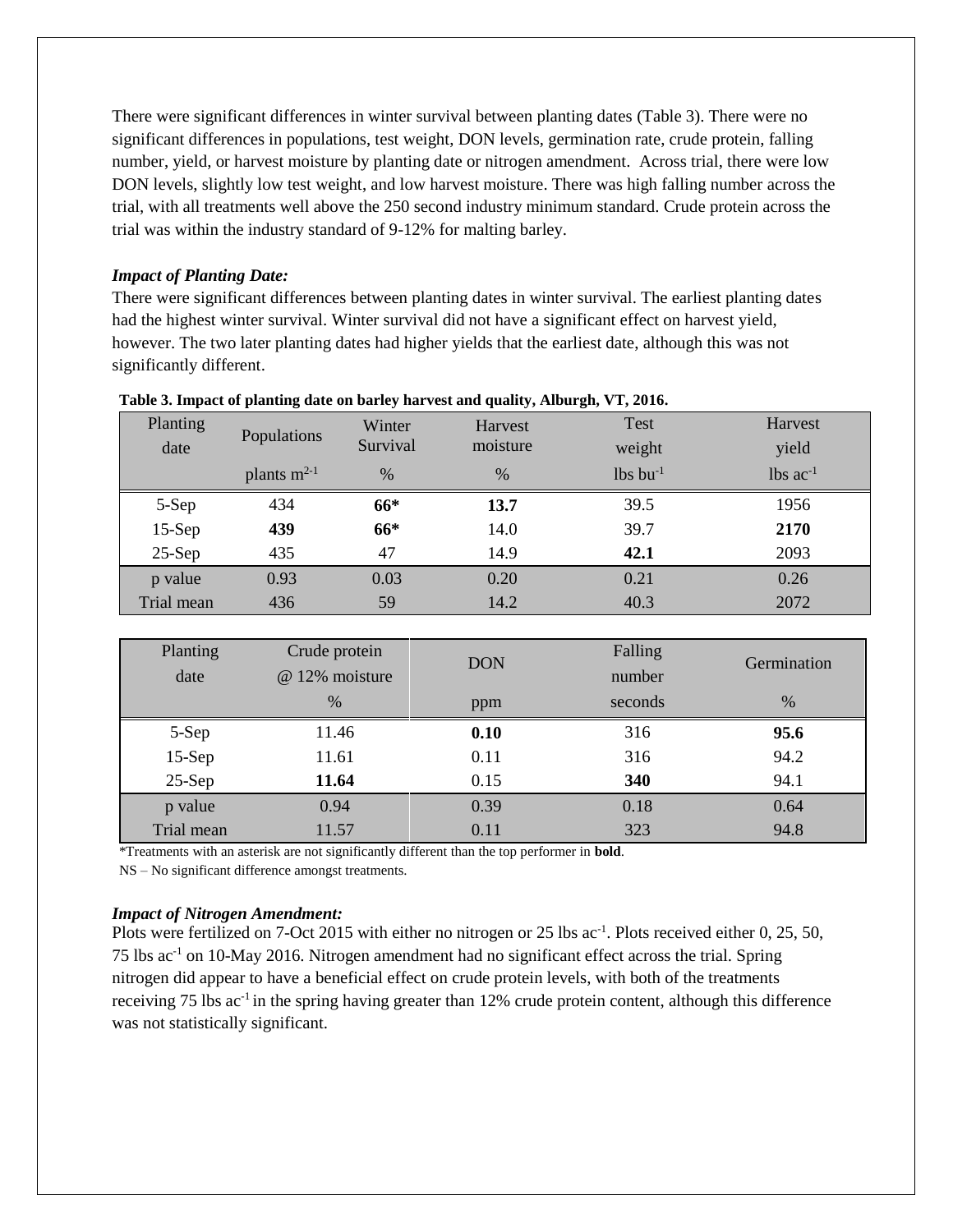| Fall-Spring<br>nitrogen | Populations | Winter<br>Survival | Harvest<br>moisture | <b>Test</b><br>weight  | Harvest<br>yield |
|-------------------------|-------------|--------------------|---------------------|------------------------|------------------|
| $lbs$ ac <sup>-1</sup>  | plants $m2$ | $\%$               | %                   | $lbs$ bu <sup>-1</sup> | $lbs$ $ac^{-1}$  |
| $0-0$                   | 396         | 60                 | 13.5                | 39.8                   | 2239             |
| $0 - 25$                | 453         | 61                 | 15.0                | 40.6                   | 2134             |
| $0 - 50$                | 456         | 60                 | 14.4                | 38.7                   | 2196             |
| $0 - 75$                | 446         | 62                 | 14.8                | 41.8                   | 2100             |
| $25-0$                  | 422         | 59                 | 13.2                | 40.6                   | 1834             |
| $25 - 25$               | 436         | 61                 | 14.2                | 40.7                   | 1936             |
| $25 - 50$               | 422         | 59                 | 14.0                | 40.7                   | 2184             |
| $25 - 75$               | 457         | 54                 | 14.2                | 40.0                   | 1959             |
| p value                 | 0.68        | 0.99               | 0.78                | 0.96                   | 0.99             |
| Trial mean              | 436         | 59                 | 14.2                | 40.3                   | 2072             |

| Table 4. Impact of nitrogen amendment on barley harvest and quality, Alburgh, VT, 2016. |  |  |  |  |
|-----------------------------------------------------------------------------------------|--|--|--|--|

| Fall-Spring            | Crude protein  | <b>DON</b> | Falling | Germination |
|------------------------|----------------|------------|---------|-------------|
| nitrogen               | @ 12% moisture |            | number  |             |
| $lbs$ ac <sup>-1</sup> | $\%$           | ppm        | seconds | $\%$        |
| $0-0$                  | 10.85          | 0.06       | 314     | 93.9        |
| $0 - 25$               | 10.92          | 0.11       | 320     | 92.7        |
| $0 - 50$               | 11.54          | 0.08       | 330     | 95.6        |
| $0 - 75$               | 12.39          | 0.23       | 329     | 98.7        |
| $25-0$                 | 10.95          | 0.08       | 312     | 95.9        |
| $25 - 25$              | 11.57          | 0.04       | 327     | 96.2        |
| $25 - 50$              | 12.08          | 0.17       | 320     | 91.5        |
| $25 - 75$              | 12.10          | 0.13       | 328     | 92.9        |
| p value                | 0.34           | 0.17       | 0.99    | 0.49        |
| Trial mean             | 11.57          | 0.11       | 323     | 94.8        |

Top performing treatments are shown in **bold**.

#### *Interactions between treatments:*

There were no statistically significant interactions between treatments in this study.

## **DISCUSSION**

The warm, dry weather through most of the 2015-2016 winter barley growing season resulted in relatively good yields and quality in winter barley. There was little snow cover to insulate the overwintering barley from cold damage, which affected some plots far more than others. The earlier planting dates were better established than the later dates and had significantly less winterkill. However, the later planting dates of